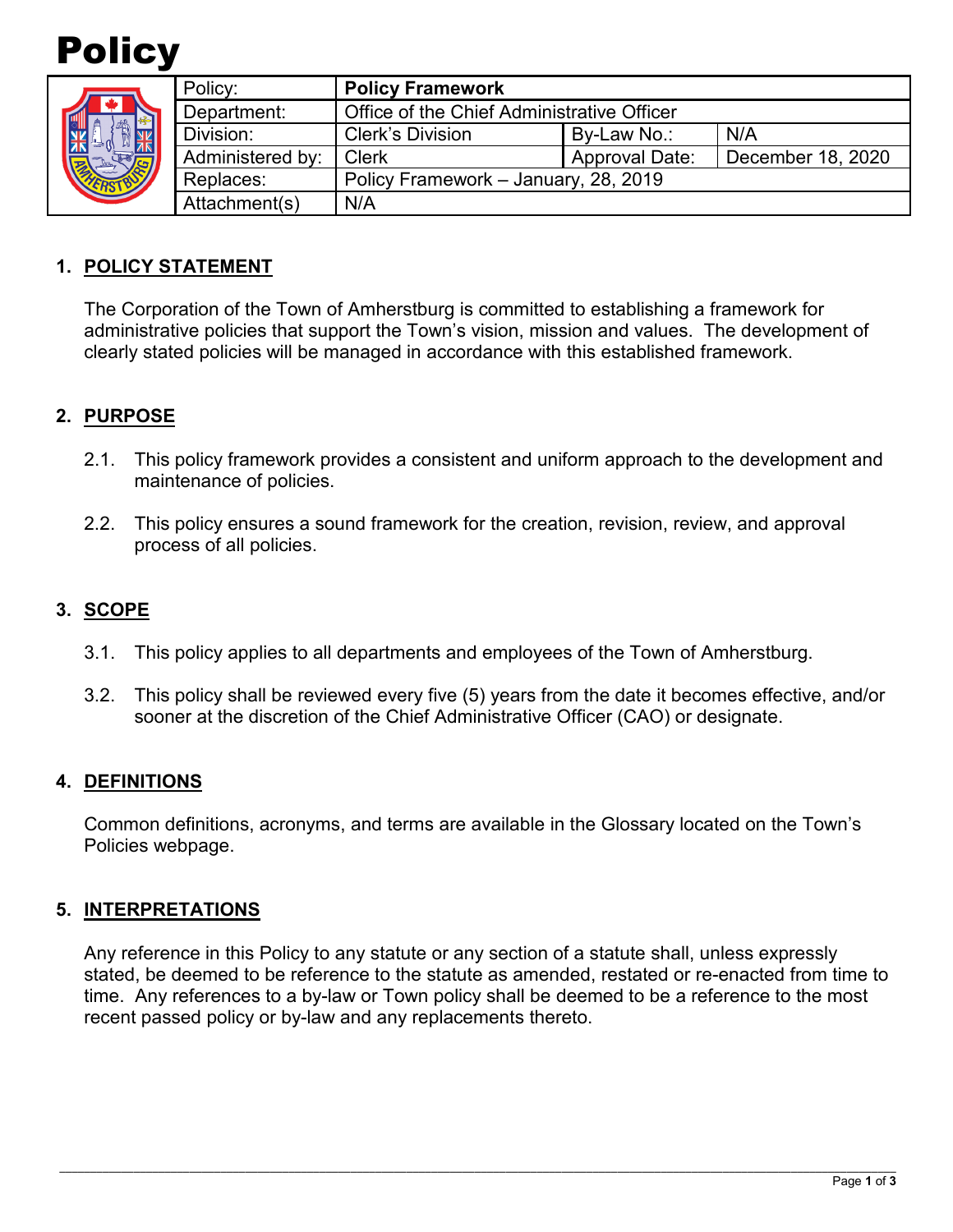## **6. GENERAL CONDITIONS**

#### 6.1. **Policy Framework**

This Policy Framework provides the foundation for developing and maintaining documents that support the efficient and effective operation of the Town's businesses.

#### 6.2. **Policy Development**

- 6.2.1. The need for new or amended policies may be required by legislation or deemed necessary by Council, the CAO or by Department Directors.
- 6.2.2. The department most responsible for the policy will identify the requirements of the policy including such considerations as constraints and expected outcomes in collaboration with affected operating areas.
- 6.2.3. Policy development will consider areas of overlap, contradiction, duplication and or integration with other existing policies.
- 6.2.4. Policy development will reflect current legislation and align with municipal By-laws.
- 6.2.5. Administration will develop and implement procedures where necessary to clarify the steps required to implement and enforce policies

#### 6.3. **Legislation**

- 6.3.1. Policies will be based on governing Federal, Provincial and Municipal legislation and in accordance with the Municipal Act.
- 6.3.2. Policies will be consistent with relevant By-laws passed by Town Council.

#### 6.4. **Principles of Policy**

- 6.4.1. All policies will align with the Town of Amherstburg's vision, mission, and values and support the Town's strategic plans, where applicable.
- 6.4.2. Policies are developed as statements of principles or position that is intended to guide or direct decision making and operations of the organization.
- 6.4.3. Policies will be relevant in their intent and meaning.
- 6.4.4. Approved policies shall set the standards for expectations and accountability of the administration.
- 6.4.5. All policy documents will contain plain, clear, concise language allowing a wide range of users to understand the content.
- 6.4.6. Policies will be posted on the Town's website.